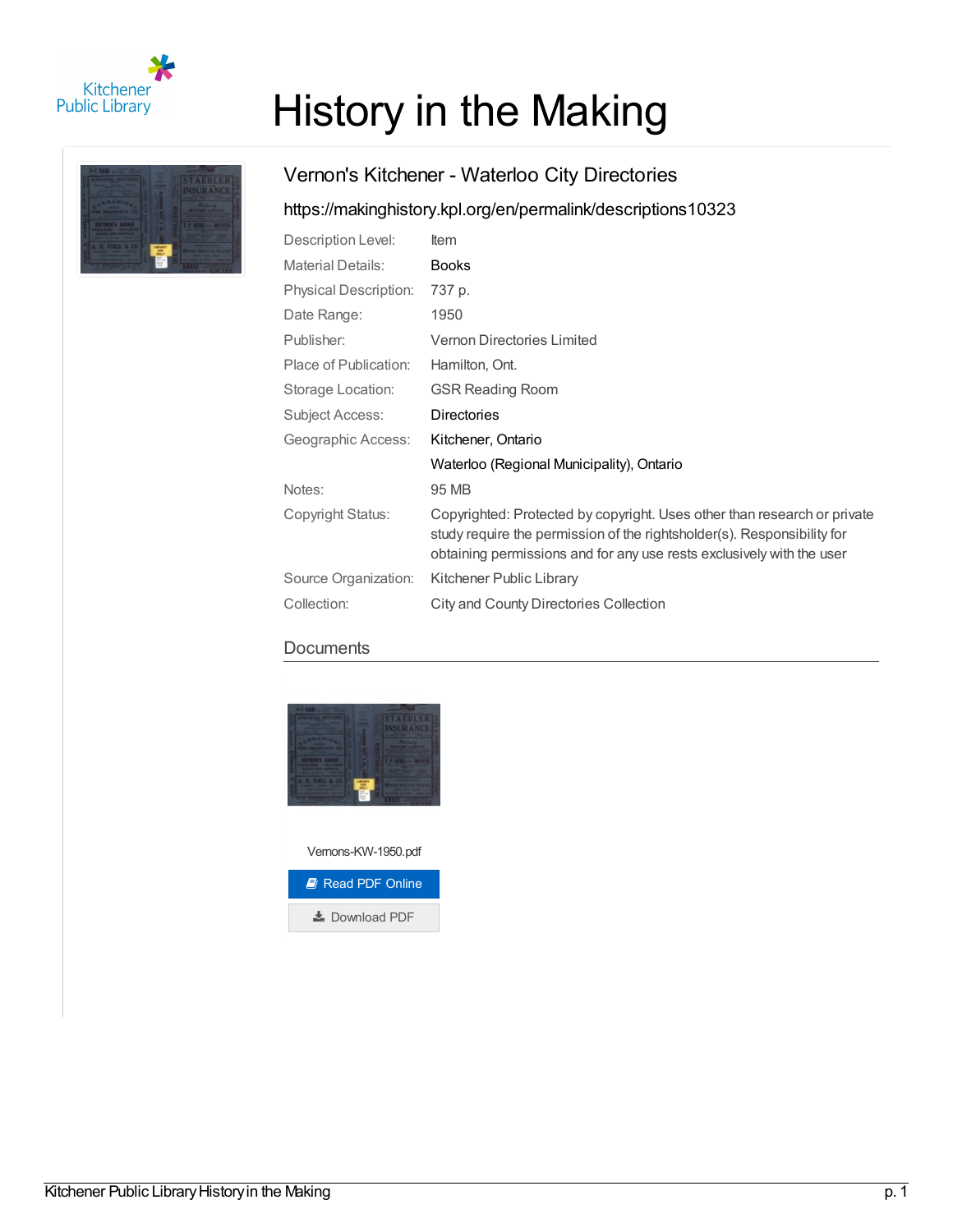

## <https://makinghistory.kpl.org/en/permalink/descriptions10324>

| Description Level:           | ltem                                                                                                                                                                                                                         |
|------------------------------|------------------------------------------------------------------------------------------------------------------------------------------------------------------------------------------------------------------------------|
| <b>Material Details:</b>     | <b>Books</b>                                                                                                                                                                                                                 |
| <b>Physical Description:</b> | 740 p.                                                                                                                                                                                                                       |
| Date Range:                  | 1951                                                                                                                                                                                                                         |
| Publisher:                   | <b>Vernon Directories Limited</b>                                                                                                                                                                                            |
| Place of Publication:        | Hamilton, Ont.                                                                                                                                                                                                               |
| Storage Location:            | <b>GSR Reading Room</b>                                                                                                                                                                                                      |
| Subject Access:              | <b>Directories</b>                                                                                                                                                                                                           |
| Geographic Access:           | Kitchener, Ontario                                                                                                                                                                                                           |
|                              | Waterloo (Regional Municipality), Ontario                                                                                                                                                                                    |
| Notes:                       | 104 MB                                                                                                                                                                                                                       |
| Copyright Status:            | Copyrighted: Protected by copyright. Uses other than research or private<br>study require the permission of the rightsholder(s). Responsibility for<br>obtaining permissions and for any use rests exclusively with the user |
| Source Organization:         | Kitchener Public Library                                                                                                                                                                                                     |
| Collection:                  | City and County Directories Collection                                                                                                                                                                                       |

#### **Documents**



Vernons-KW-1951.pdf

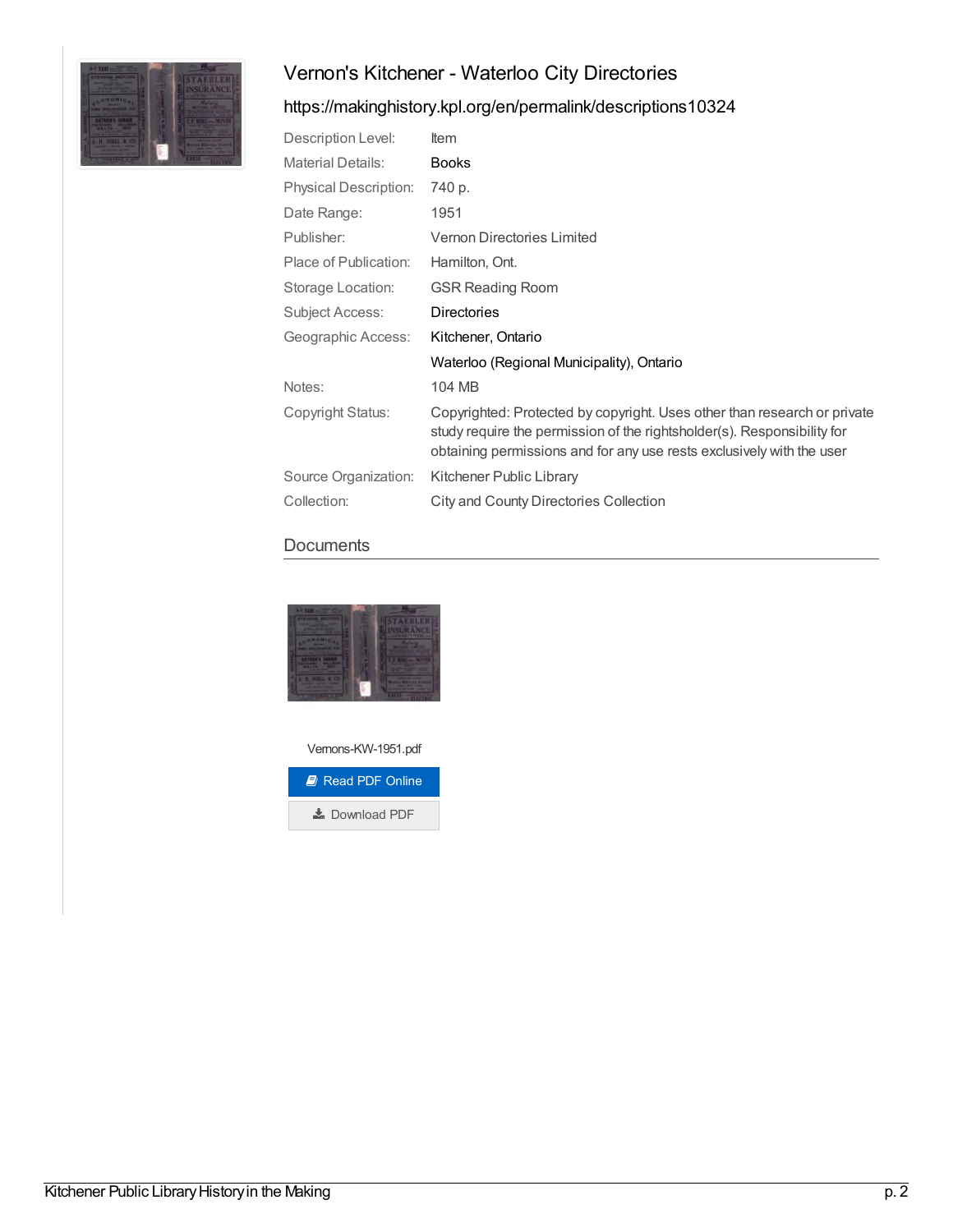

# <https://makinghistory.kpl.org/en/permalink/descriptions10325>

| Description Level:           | <b>Item</b>                                                                                                                                                                                                                  |
|------------------------------|------------------------------------------------------------------------------------------------------------------------------------------------------------------------------------------------------------------------------|
| <b>Material Details:</b>     | <b>Books</b>                                                                                                                                                                                                                 |
| <b>Physical Description:</b> | 762 p.                                                                                                                                                                                                                       |
| Date Range:                  | 1952                                                                                                                                                                                                                         |
| Publisher:                   | <b>Vernon Directories Limited</b>                                                                                                                                                                                            |
| Place of Publication:        | Hamilton, Ont.                                                                                                                                                                                                               |
| Storage Location:            | <b>GSR Reading Room</b>                                                                                                                                                                                                      |
| Subject Access:              | <b>Directories</b>                                                                                                                                                                                                           |
| Geographic Access:           | Kitchener, Ontario                                                                                                                                                                                                           |
|                              | Waterloo (Regional Municipality), Ontario                                                                                                                                                                                    |
| Notes:                       | 113 MB                                                                                                                                                                                                                       |
| Copyright Status:            | Copyrighted: Protected by copyright. Uses other than research or private<br>study require the permission of the rightsholder(s). Responsibility for<br>obtaining permissions and for any use rests exclusively with the user |
| Source Organization:         | Kitchener Public Library                                                                                                                                                                                                     |
| Collection:                  | City and County Directories Collection                                                                                                                                                                                       |

### **Documents**



Vernons-KW-1952.pdf

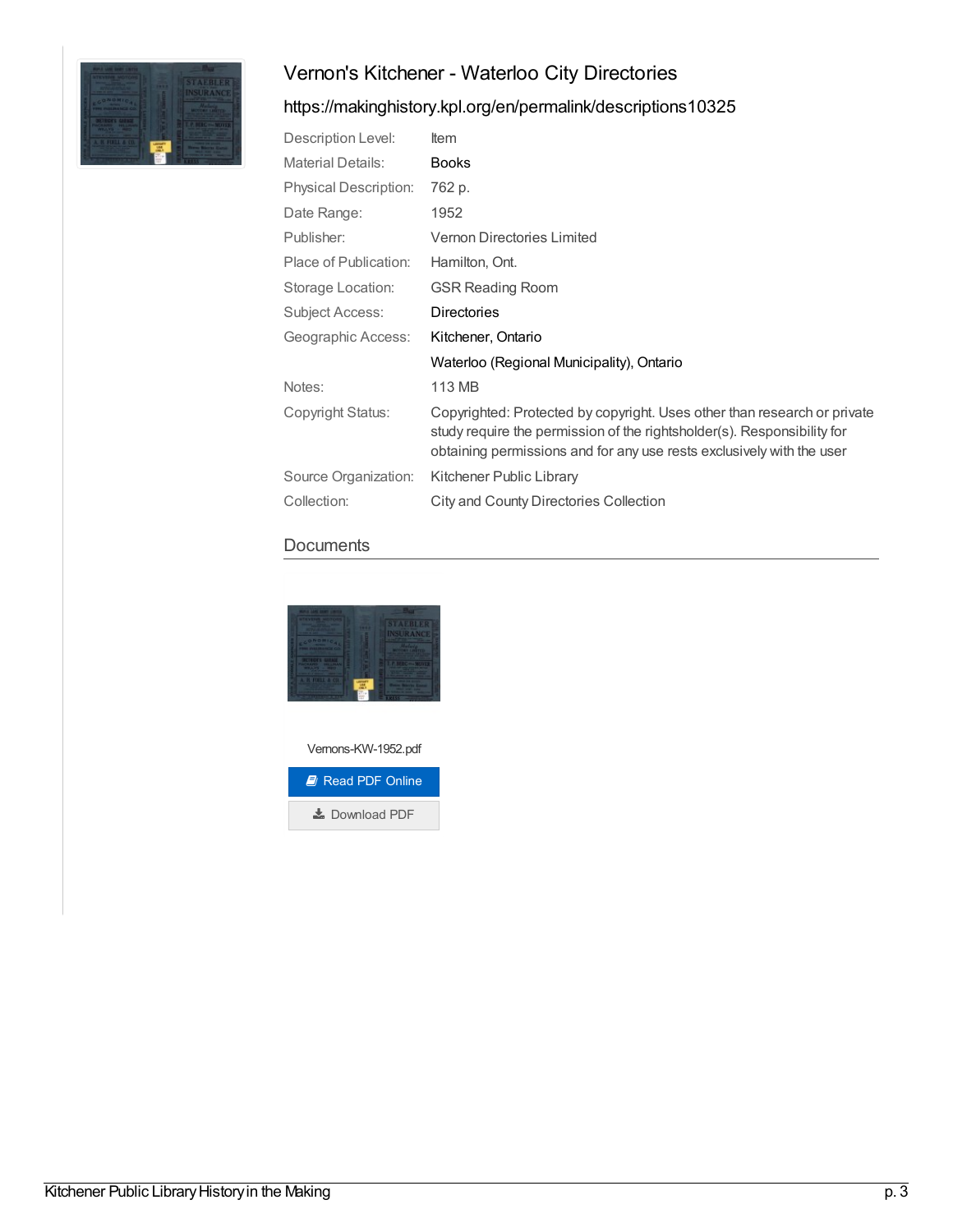

# <https://makinghistory.kpl.org/en/permalink/descriptions10326>

| Description Level:           | <b>Item</b>                                                                                                                                                                                                                  |
|------------------------------|------------------------------------------------------------------------------------------------------------------------------------------------------------------------------------------------------------------------------|
| <b>Material Details:</b>     | <b>Books</b>                                                                                                                                                                                                                 |
| <b>Physical Description:</b> | 592 p.                                                                                                                                                                                                                       |
| Date Range:                  | 1953                                                                                                                                                                                                                         |
| Publisher:                   | Vernon Directories Limited                                                                                                                                                                                                   |
| Place of Publication:        | Hamilton, Ont.                                                                                                                                                                                                               |
| Storage Location:            | <b>GSR Reading Room</b>                                                                                                                                                                                                      |
| Subject Access:              | <b>Directories</b>                                                                                                                                                                                                           |
| Geographic Access:           | Kitchener, Ontario                                                                                                                                                                                                           |
|                              | Waterloo (Regional Municipality), Ontario                                                                                                                                                                                    |
| Notes:                       | 98 MB                                                                                                                                                                                                                        |
| Copyright Status:            | Copyrighted: Protected by copyright. Uses other than research or private<br>study require the permission of the rightsholder(s). Responsibility for<br>obtaining permissions and for any use rests exclusively with the user |
| Source Organization:         | Kitchener Public Library                                                                                                                                                                                                     |
| Collection:                  | City and County Directories Collection                                                                                                                                                                                       |

#### **Documents**



Vernons-KW-1953.pdf

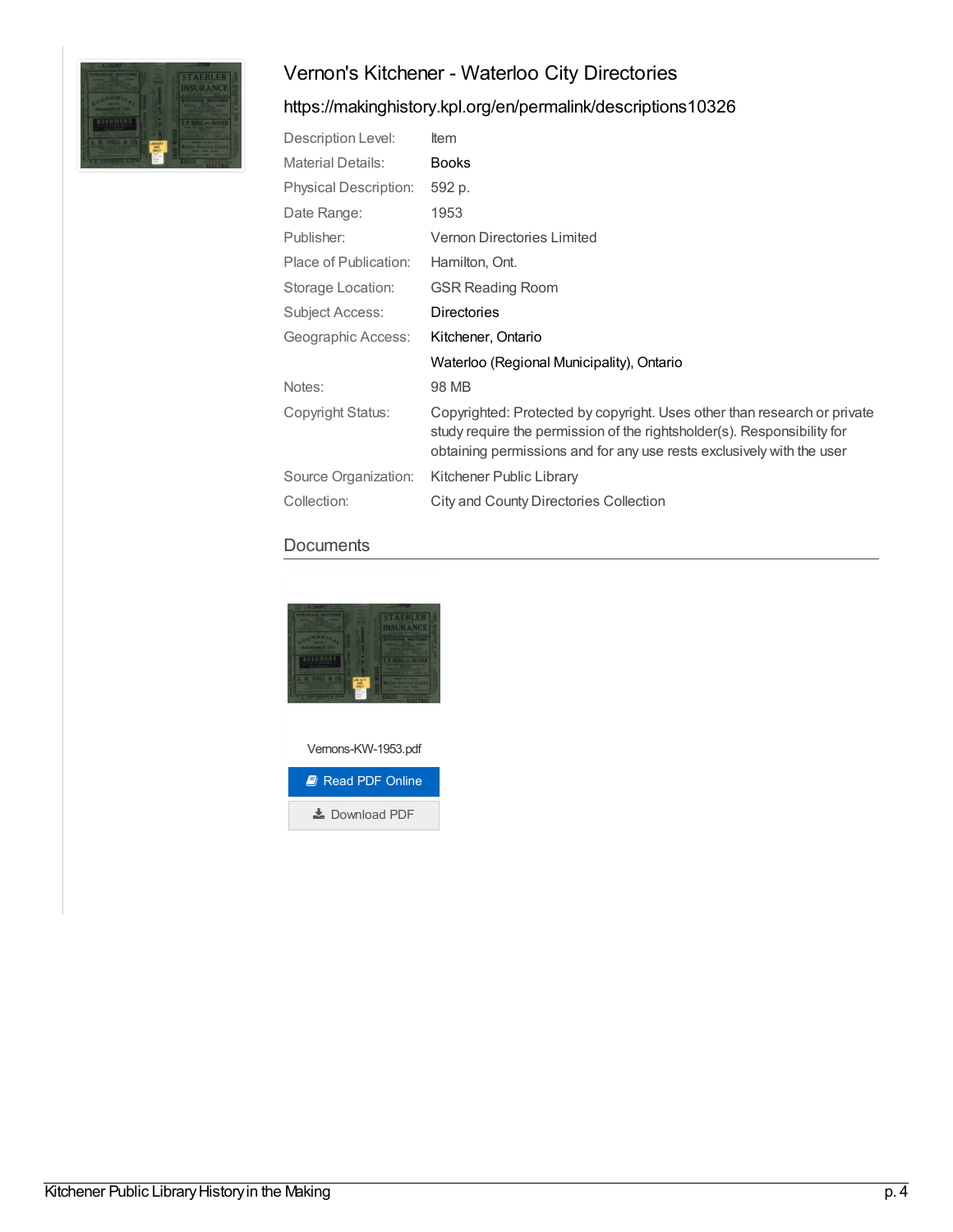

# <https://makinghistory.kpl.org/en/permalink/descriptions10327>

| Description Level:           | ltem                                                                                                                                                                                                                         |
|------------------------------|------------------------------------------------------------------------------------------------------------------------------------------------------------------------------------------------------------------------------|
| <b>Material Details:</b>     | <b>Books</b>                                                                                                                                                                                                                 |
| <b>Physical Description:</b> | 617 p.                                                                                                                                                                                                                       |
| Date Range:                  | 1954                                                                                                                                                                                                                         |
| Publisher:                   | Vernon Directories Limited                                                                                                                                                                                                   |
| Place of Publication:        | Hamilton, Ont.                                                                                                                                                                                                               |
| Storage Location:            | <b>GSR Reading Room</b>                                                                                                                                                                                                      |
| Subject Access:              | <b>Directories</b>                                                                                                                                                                                                           |
| Geographic Access:           | Kitchener, Ontario                                                                                                                                                                                                           |
|                              | Waterloo (Regional Municipality), Ontario                                                                                                                                                                                    |
| Notes:                       | 83 MB                                                                                                                                                                                                                        |
| Copyright Status:            | Copyrighted: Protected by copyright. Uses other than research or private<br>study require the permission of the rightsholder(s). Responsibility for<br>obtaining permissions and for any use rests exclusively with the user |
| Source Organization:         | Kitchener Public Library                                                                                                                                                                                                     |
| Collection:                  | City and County Directories Collection                                                                                                                                                                                       |

#### **Documents**



Vernons-KW-1954.pdf

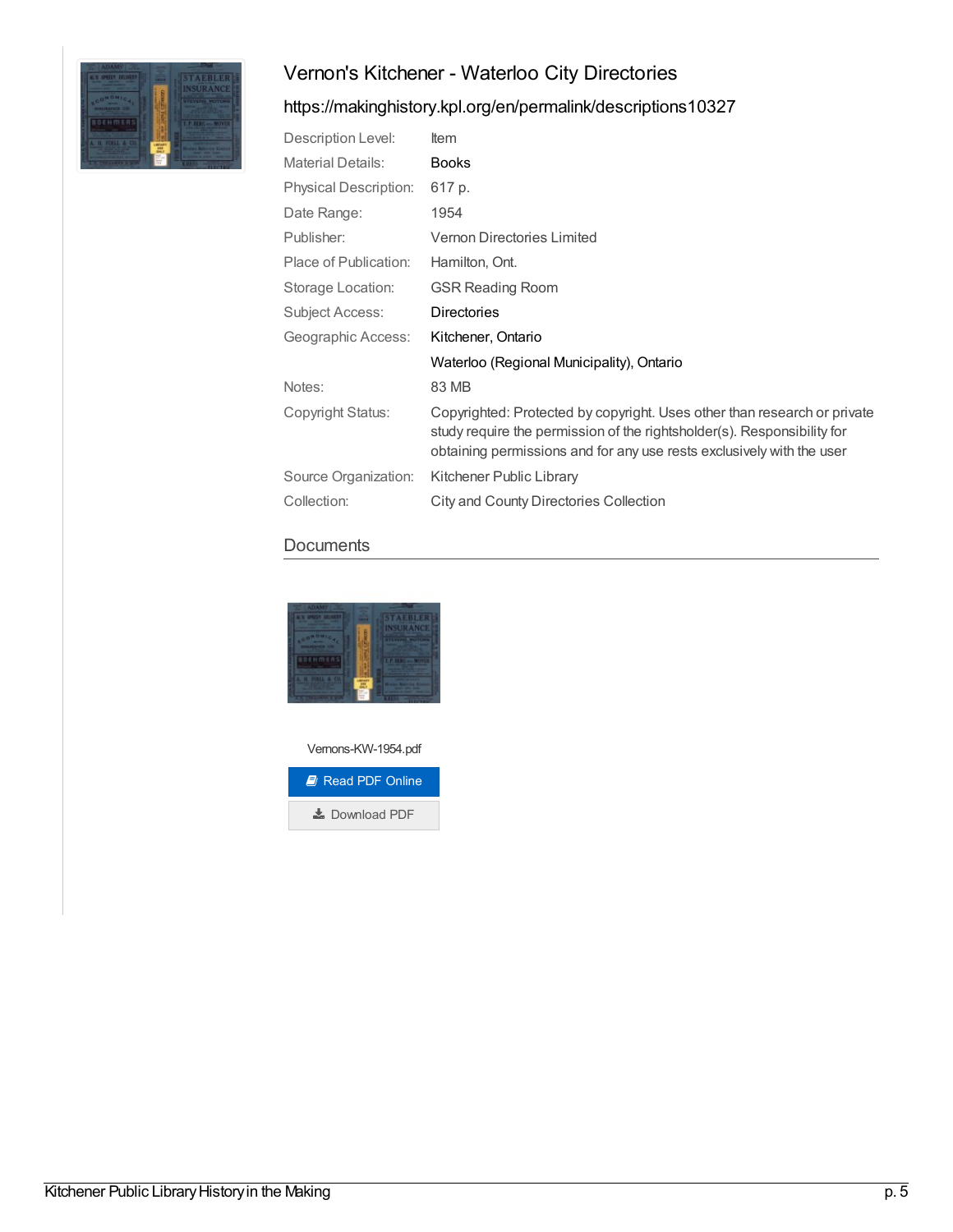

## <https://makinghistory.kpl.org/en/permalink/descriptions10328>

| Description Level:           | Item                                                                                                                                                                                                                         |
|------------------------------|------------------------------------------------------------------------------------------------------------------------------------------------------------------------------------------------------------------------------|
| <b>Material Details:</b>     | <b>Books</b>                                                                                                                                                                                                                 |
| <b>Physical Description:</b> | 652 p.                                                                                                                                                                                                                       |
| Date Range:                  | 1955                                                                                                                                                                                                                         |
| Publisher:                   | Vernon Directories Limited                                                                                                                                                                                                   |
| Place of Publication:        | Hamilton, Ont.                                                                                                                                                                                                               |
| Storage Location:            | <b>GSR Reading Room</b>                                                                                                                                                                                                      |
| <b>Subject Access:</b>       | <b>Directories</b>                                                                                                                                                                                                           |
| Geographic Access:           | Kitchener, Ontario                                                                                                                                                                                                           |
|                              | Waterloo (Regional Municipality), Ontario                                                                                                                                                                                    |
| Notes:                       | 97 MB                                                                                                                                                                                                                        |
| Copyright Status:            | Copyrighted: Protected by copyright. Uses other than research or private<br>study require the permission of the rightsholder(s). Responsibility for<br>obtaining permissions and for any use rests exclusively with the user |
| Source Organization:         | Kitchener Public Library                                                                                                                                                                                                     |
| Collection:                  | City and County Directories Collection                                                                                                                                                                                       |

#### **Documents**



Vernons-KW-1955.pdf

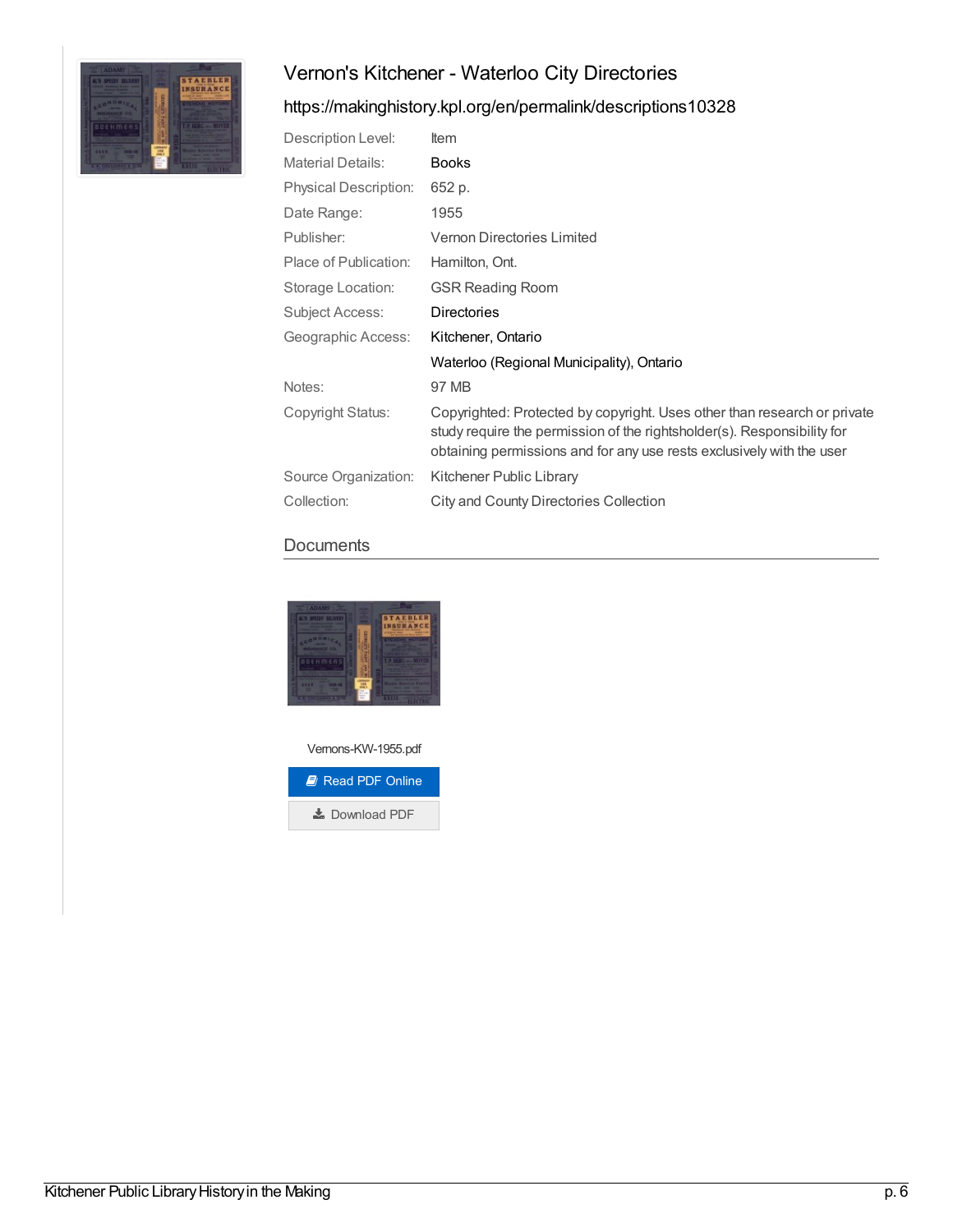

## <https://makinghistory.kpl.org/en/permalink/descriptions10329>

| Description Level:           | ltem                                                                                                                                                                                                                         |
|------------------------------|------------------------------------------------------------------------------------------------------------------------------------------------------------------------------------------------------------------------------|
| <b>Material Details:</b>     | <b>Books</b>                                                                                                                                                                                                                 |
| <b>Physical Description:</b> | 693 p.                                                                                                                                                                                                                       |
| Date Range:                  | 1956                                                                                                                                                                                                                         |
| Publisher:                   | Vernon Directories Limited                                                                                                                                                                                                   |
| Place of Publication:        | Hamilton, Ont.                                                                                                                                                                                                               |
| Storage Location:            | <b>GSR Reading Room</b>                                                                                                                                                                                                      |
| Subject Access:              | <b>Directories</b>                                                                                                                                                                                                           |
| Geographic Access:           | Kitchener, Ontario                                                                                                                                                                                                           |
|                              | Waterloo (Regional Municipality), Ontario                                                                                                                                                                                    |
| Notes:                       | 111 MB                                                                                                                                                                                                                       |
| Copyright Status:            | Copyrighted: Protected by copyright. Uses other than research or private<br>study require the permission of the rightsholder(s). Responsibility for<br>obtaining permissions and for any use rests exclusively with the user |
| Source Organization:         | Kitchener Public Library                                                                                                                                                                                                     |
| Collection:                  | City and County Directories Collection                                                                                                                                                                                       |

## **Documents**



Vernons-KW-1956.pdf

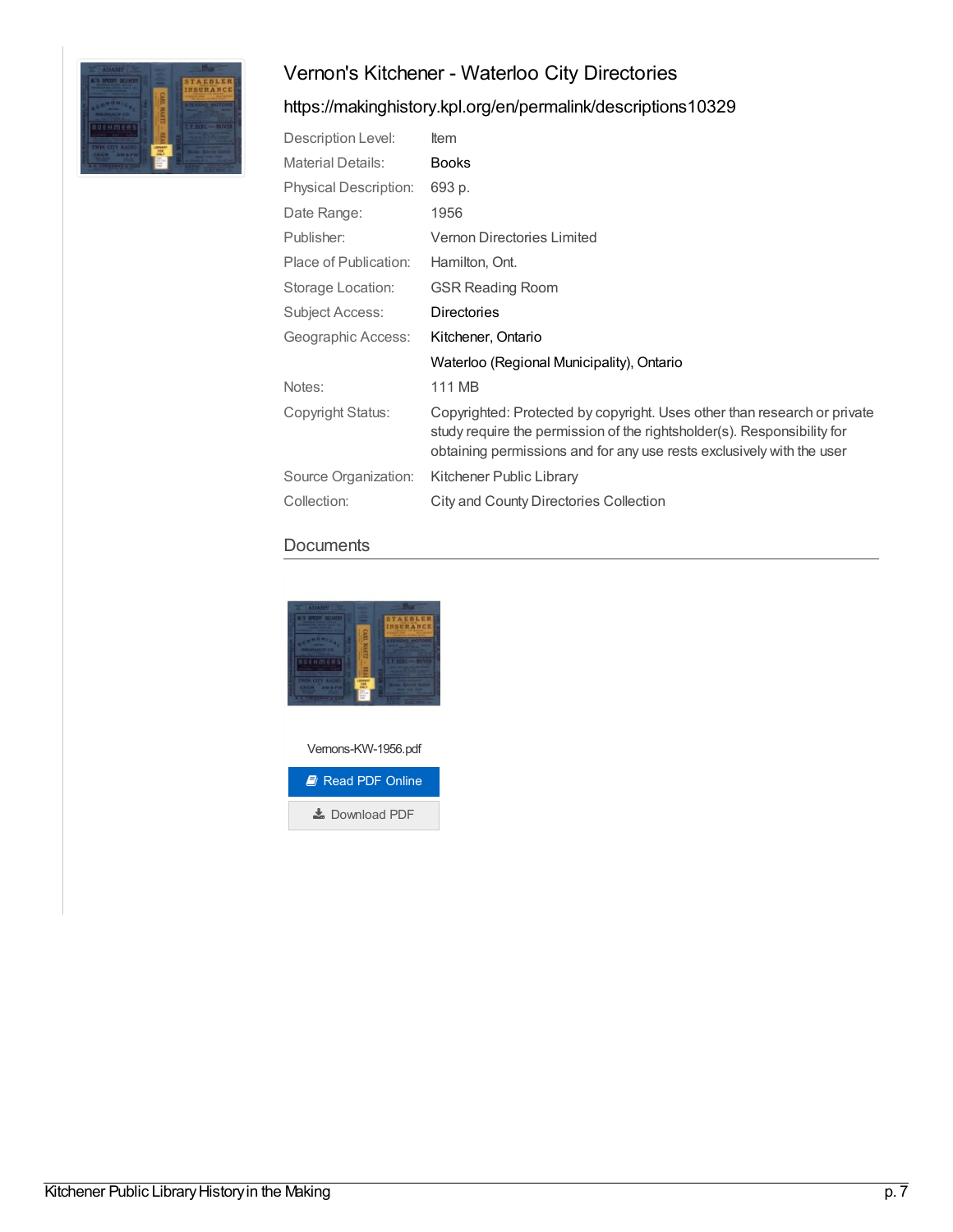

## <https://makinghistory.kpl.org/en/permalink/descriptions10330>

| Description Level:           | Item                                                                                                                                                                                                                         |
|------------------------------|------------------------------------------------------------------------------------------------------------------------------------------------------------------------------------------------------------------------------|
| <b>Material Details:</b>     | <b>Books</b>                                                                                                                                                                                                                 |
| <b>Physical Description:</b> | 713 p.                                                                                                                                                                                                                       |
| Date Range:                  | 1957                                                                                                                                                                                                                         |
| Publisher:                   | Vernon Directories Limited                                                                                                                                                                                                   |
| Place of Publication:        | Hamilton, Ont.                                                                                                                                                                                                               |
| Storage Location:            | <b>GSR Reading Room</b>                                                                                                                                                                                                      |
| Subject Access:              | <b>Directories</b>                                                                                                                                                                                                           |
| Geographic Access:           | Kitchener, Ontario                                                                                                                                                                                                           |
|                              | Waterloo (Regional Municipality), Ontario                                                                                                                                                                                    |
| Notes:                       | 103 MB                                                                                                                                                                                                                       |
| Copyright Status:            | Copyrighted: Protected by copyright. Uses other than research or private<br>study require the permission of the rightsholder(s). Responsibility for<br>obtaining permissions and for any use rests exclusively with the user |
| Source Organization:         | Kitchener Public Library                                                                                                                                                                                                     |
| Collection:                  | <b>City and County Directories Collection</b>                                                                                                                                                                                |

### **Documents**



Vernons-KW-1957.pdf

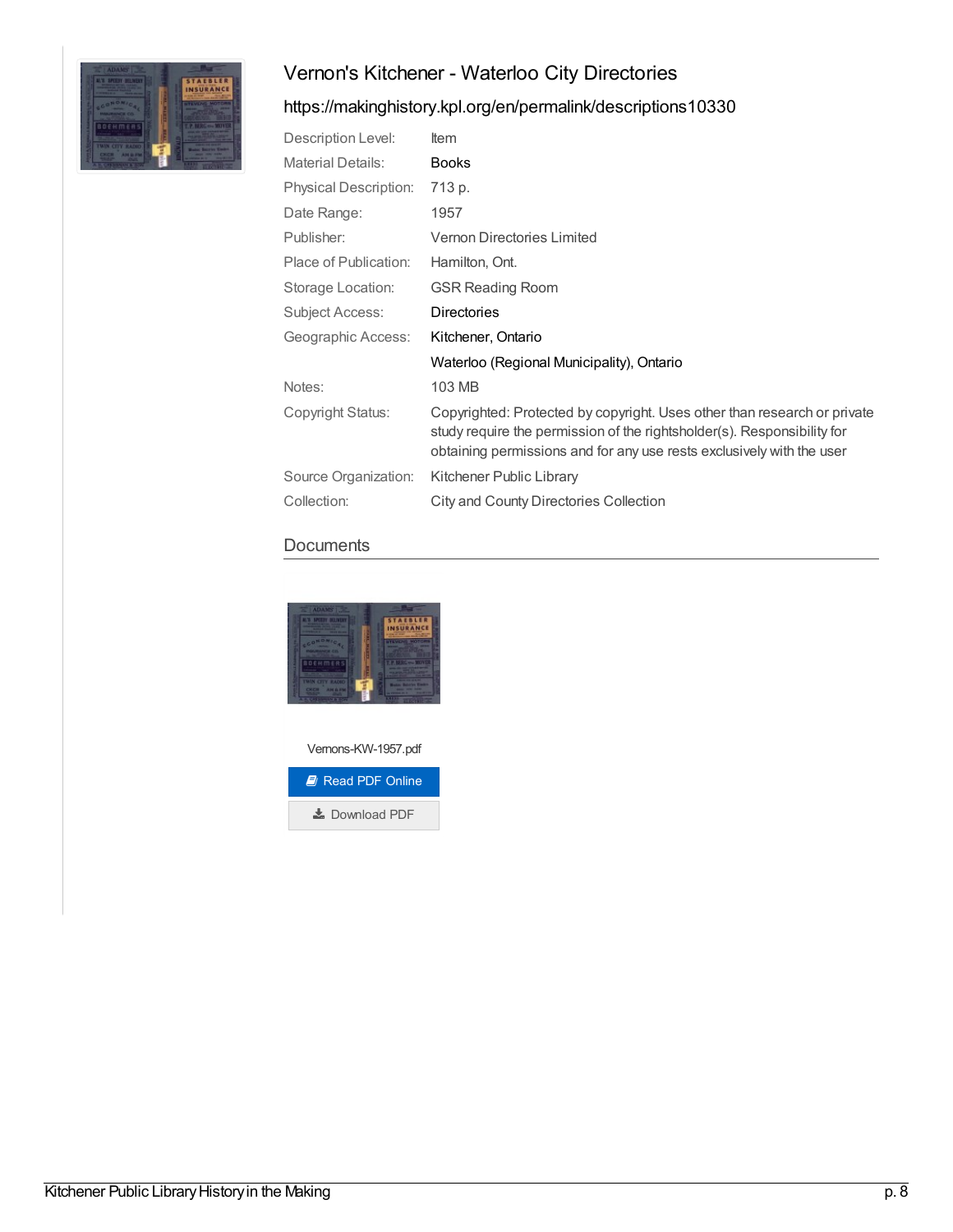

# <https://makinghistory.kpl.org/en/permalink/descriptions10331>

| Description Level:           | <b>Item</b>                                                                                                                                                                                                                  |
|------------------------------|------------------------------------------------------------------------------------------------------------------------------------------------------------------------------------------------------------------------------|
| <b>Material Details:</b>     | <b>Books</b>                                                                                                                                                                                                                 |
| <b>Physical Description:</b> | 810 p.                                                                                                                                                                                                                       |
| Date Range:                  | 1958                                                                                                                                                                                                                         |
| Publisher:                   | <b>Vernon Directories Limited</b>                                                                                                                                                                                            |
| Place of Publication:        | Hamilton, Ont.                                                                                                                                                                                                               |
| Storage Location:            | <b>GSR Reading Room</b>                                                                                                                                                                                                      |
| Subject Access:              | <b>Directories</b>                                                                                                                                                                                                           |
| Geographic Access:           | Kitchener, Ontario                                                                                                                                                                                                           |
|                              | Waterloo (Regional Municipality), Ontario                                                                                                                                                                                    |
| Notes:                       | 111 MB                                                                                                                                                                                                                       |
| Copyright Status:            | Copyrighted: Protected by copyright. Uses other than research or private<br>study require the permission of the rightsholder(s). Responsibility for<br>obtaining permissions and for any use rests exclusively with the user |
| Source Organization:         | Kitchener Public Library                                                                                                                                                                                                     |
| Collection:                  | City and County Directories Collection                                                                                                                                                                                       |

## **Documents**



Vernons-KW-1958.pdf